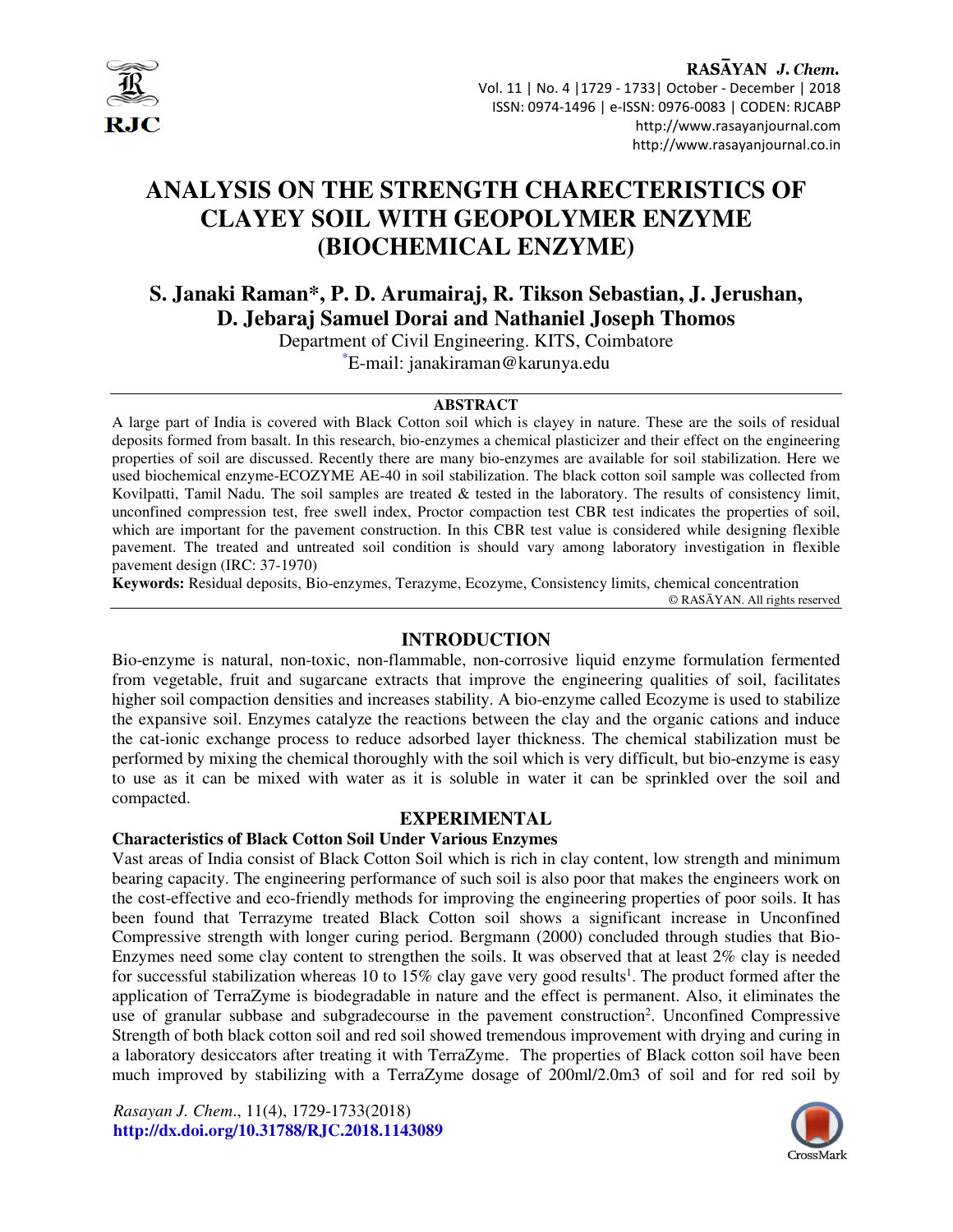# RASAYAN J. Chem.

Vol. 11 | No. 4 |1729 - 1733| October - December | 2018

200ml/3.0m3 of soil. Hence this dosage is considered as the optimum one<sup>3</sup>. Soaked CBR and Unconfined Compressive Strength of soil treated with bio-enzyme have shown a greater increase than that of soil reinforced with geotextile. 200ml/2m3 is the optimum dosage of Terrazyme. Strength characteristics have greatly improved at this dosage. CBR and Unconfined Compressive Strength have increased with increase in the curing period. The optimum position of coir geotextile is 7.5 cm from the top of the mould. Pavement thickness can be reduced if the subgrade soil is treated with bio-enzyme. Stabilization of subgrade with bio-enzyme offers a durable and aggregate-free pavement. Microstructure analysis shows that treatment of soil with Terrazyme results in a reduction of voids in the soil structure with a closer orientation of soil particles<sup>4</sup>. These compounds are very important in the medicinal and pharmaceutical fields because of their wide spectrum of biological activities. Most of them show biological activities such as antibacterial, antifungal as well as antitumor activity. Transition metal complexes derived from the Schiff base ligands with biological activity have been widely studied. This review summarizes the synthesis and biological activities of Schiff bases and its complexes<sup>5</sup>.A notable amount of improvement can be seen in the moisture content and maximum dry density in the soil treated with Copper Slag and GGBS. Cost wise, admixtures (less costly) reduces the amount of copper slag and GGBS<sup>6</sup>. The adsorption isotherm of the Cu (II) adsorbed onto the composites followed both Langmuir and Freundlich isotherm; however, it was dominantly to Langmuir model. The adsorbent adsorption capacity at the best condition against Cu (II) metal ion in metal craft waste was 17.38 mg/g which it was smaller compared with the model solution that is  $22.19 \text{ mg/g}^7$ .

In this study, the strength of the Untreated black cotton soil and Enzymatic soil (Ecozyme + black cotton soil) to be tested after the curing period of 0days, 7days, 14days, 21days and 28days for various Ecozyme dosages 200ml/3m<sup>3</sup>, 200ml/2.5m<sup>3</sup>, 200ml/2m<sup>3</sup>, 200ml/1.5m<sup>3</sup>:

- 1. To conduct various tests such as Preliminary test, Compaction test, Unconfined Compression Test (UCC), Soaked and Unsoaked California Bearing Ratio (CBR) test for untreated soil and enzymatic soil.
- 2. To improve the strength of the black cotton soil up to great extent, which signifies the bearing capacity and the resistance to deformation increased in the stabilized soil.

## **RESULTS AND DISCUSSION**

#### **Analysis Methodology**

Eco-zyme is a non-toxic material that is manufactured through a natural fermentation process by using sugar and vegetables. It is also blended with a biodegradable surfactant that decreases the surface tension, bringing the enzymes in closer contact with the soil particles, and accelerates enzymatic reactions. When mixed with water and applied during compaction, eco-zyme acts upon the soil's organic fines through a catalytic bonding process producing like a cementing agent. The result is a durable and water-resistant mix that can be used in any climatic conditions as a sub-grade or as primary surfacecoarseie: natural or organic compounds.



1730 Fig.-1: Molecular Behavior of Clayey of Soil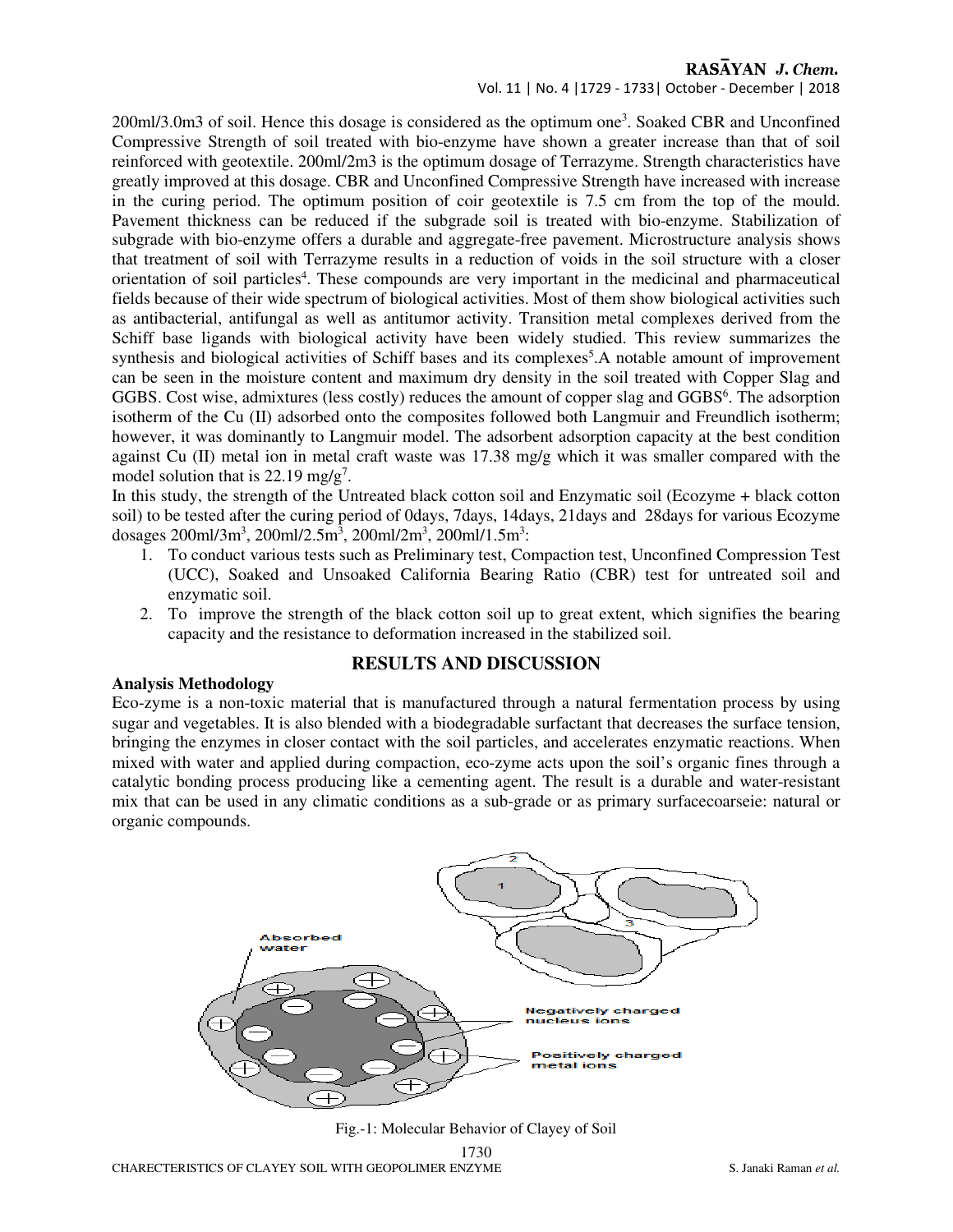# RASAYAN J. Chem.

Vol. 11 | No. 4 |1729 - 1733| October - December | 2018

| <b>LAVIC-1.</b> LIUPCHICS UL EILEVING |                  |                      |  |  |  |
|---------------------------------------|------------------|----------------------|--|--|--|
| S. No.                                | Properties       | Values               |  |  |  |
|                                       | Boiling point    | $212^{\circ}$ F      |  |  |  |
| 2                                     | Specific Gravity | 1.04-1.06            |  |  |  |
| 3                                     | Evaporation rate | Same as $H_{2}$      |  |  |  |
|                                       | Solubility       | 100%                 |  |  |  |
|                                       | Appearance /Odor | Brown color odorless |  |  |  |
|                                       | ∍H-              | Neutral              |  |  |  |









| Fig.-3: Soaked CBR Value of Enzymatic Soil. |
|---------------------------------------------|
|---------------------------------------------|

| Soil Enzyme Dosage         |       | Curing Period |         |         |         |
|----------------------------|-------|---------------|---------|---------|---------|
|                            | 0 Day | Davs          | 14 Days | 21 Days | 28 Days |
| Untreated soil             |       |               |         |         |         |
| $200$ ml/3m <sup>3</sup>   | .31   | 1.43          | 1.72    | 2.2     | 4.9     |
| $200$ ml/2.5m <sup>3</sup> | .39   | .48           | 1.81    | 2.31    | 5.15    |
| $200$ ml/ $2m3$            | l .44 | .58           | 1.87    | 2.46    | 5.36    |
| $200$ ml/1.5m <sup>3</sup> | .49   | .64           | 1.9     | 2.7     | 5.5     |

### Table-3: Unsoaked CBR Value of Enzymatic soil.

| Curing Period              |        |        |         |         |         |  |
|----------------------------|--------|--------|---------|---------|---------|--|
| Soil Enzyme Dosage         | 0 Days | 7 Days | 14 Days | 21 Days | 28 Days |  |
| Untreated soil             | 5.3    |        |         |         |         |  |
| $200$ ml/3m <sup>3</sup>   | 5.45   | 6.1    | 7.09    | 7.8     | 7.92    |  |
| $200$ ml/2.5m <sup>3</sup> | 5.6    | 6.3    | 7.12    | 7.82    | 7.99    |  |
| $200$ ml/ $2m3$            | 5.82   | 6.7    | 7.3     | 7.89    | 8.1     |  |
| $200$ ml/1.5m <sup>3</sup> | 5.94   | 6.9    | 7.6     | 8       | 8.3     |  |
|                            |        |        |         |         |         |  |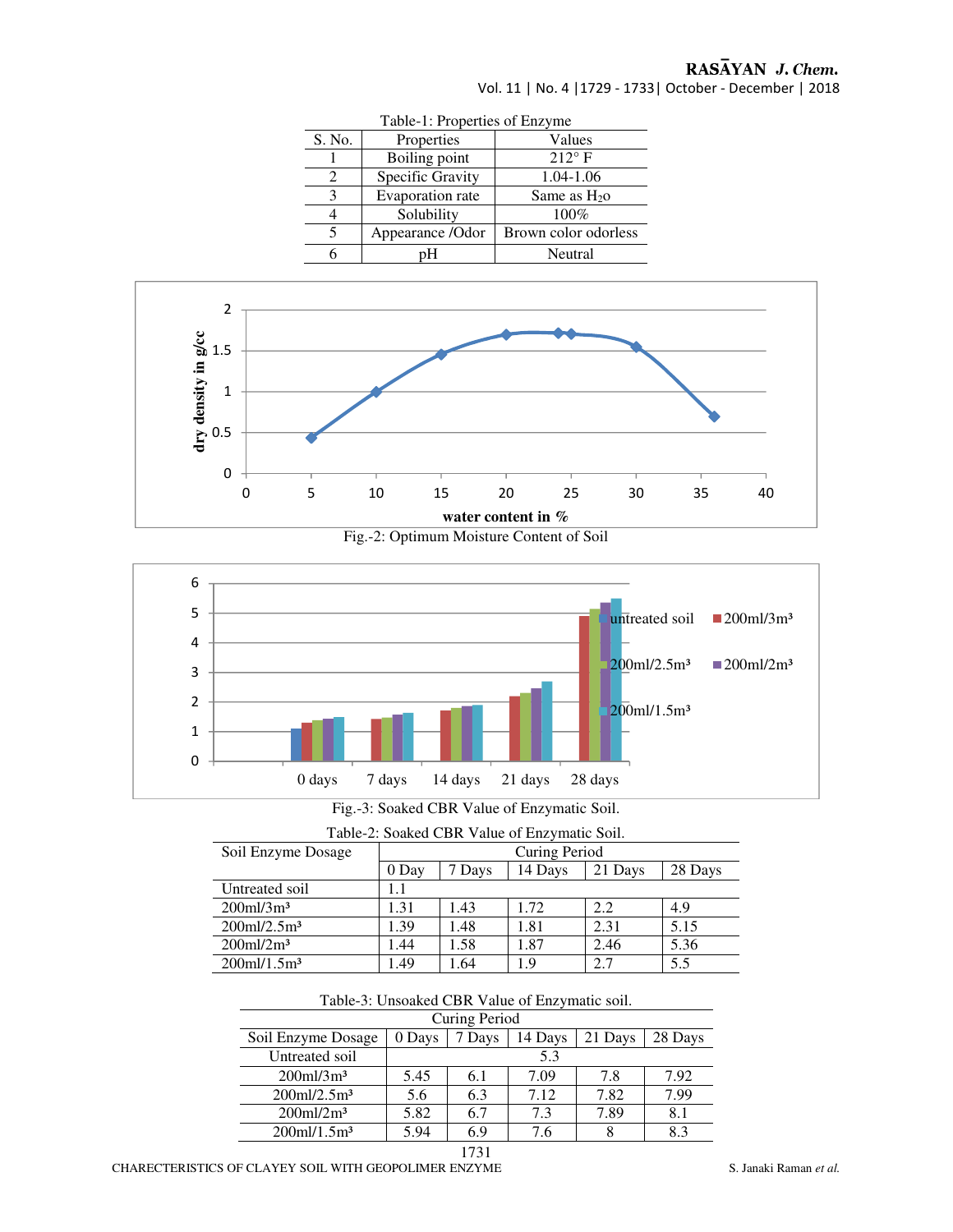

Fig.-4 :Unsoaked CBR Value of Enzymatic Soil.

Table-4: UCC Test Values of Enzymatic Soil.

| Curing Period              |        |        |         |         |         |  |
|----------------------------|--------|--------|---------|---------|---------|--|
| Soil Enzyme Dosage         | 0 Days | 7 Days | 14 Days | 21 Days | 28 Days |  |
| <b>Untreated Soil</b>      | 40     |        |         |         |         |  |
| $200$ ml/3m <sup>3</sup>   | 44     | 45     | 49      | 50      | 58      |  |
| $200$ ml/2.5m <sup>3</sup> |        |        |         | 57      | 64      |  |
| $200$ ml/ $2m3$            | 54     | 56     | 59      | 66      | 68      |  |
| $200$ ml/1.5m <sup>3</sup> |        |        |         | 68      |         |  |





# **CONCLUSION**

Unsoaked CBR value was observed with ecozyme dosage 200ml per 1.5m3 the percentage increase for soil sample S1, S2, S3 and S4, 7.92%, 7.99%, 8.10% and 8.3% respectively. Soaked CBR value was observed with an eco-zyme dosage of 200ml per 1.5m3 the soaked CBR value for the soil Samples S1, S2, S3 and S4 was 4.9%, 5.15%, 5.36% and 5.5%. The unconfined compressive strength of enzymatic soil increases with increase curing period and also the amount of enzyme. UCC values were observed with the dosage 200ml/1.5m3 of Eco-zyme at curing period of 28 days gives high strength. Higher CBR value - leads to lower total pavement thickness of the flexible pavement and this leads to saving the construction cost. Recommended that enzymatic soil (soil+eco-zyme) can be used in